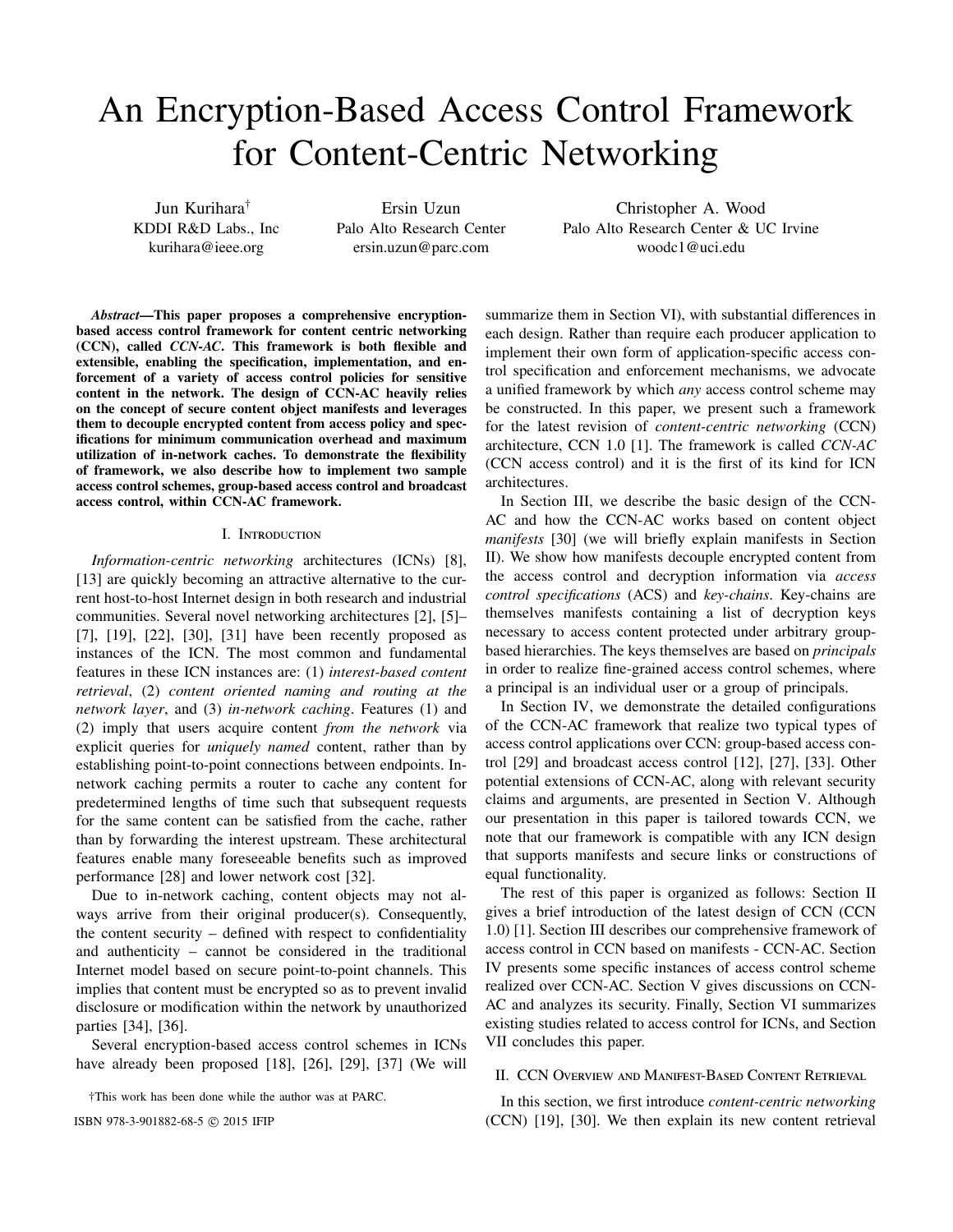

Fig. 1. CCN 1.0 interest message format: [·] means an optional field and ∗· means zero or more repeated fields



Fig. 2. CCN 1.0 content object message format: [·] means an optional field and ∗· means zero or more repeated fields

# method based on *manifests*.

#### *A. Content-Centric Networking (CCN) Architectural Elements*

Content-centric networking (CCN) [19] is an instance of ICN, and CCN 1.0 [30] is the latest protocol design of CCN. There are four basic parties in CCN: (1) *content producers*, (2) *content publishers*, (3) *content consumers*, and (4) *routers*. For the sake of simplicity, we may refer to these parties as producers, publishers, consumers, and routers, respectively.

Content producers are responsible for generating content, e.g., photos, sensor-collecting data, etc. Publishers convert data from producers to named data objects with desired security bindings and protections, and publishes them on the network. Routers are responsible for forwarding requests for data objects and corresponding responses through the network between the consumers to the publishers.

Routers are composed of three primary elements: (1) a *forwarding information base* (FIB), (2) *pending interest table* (PIT), and (3) *content store* (CS). The FIB is used to route incoming interests to the appropriate output port towards the desired content producer. Much like traditional IP routing tables, the FIB is populated using standard routing protocols or static routes and matches content names in interest packets to FIB entries using longest prefix match. The PIT serves as a cache of interest state such that content objects that satisfy interests may follow the reverse interest path back to the requester. This preserves upstream and downstream network flow. Finally, the CS is an optional cache for content objects that, if present, is first searched prior to forwarding an interest upstream. These caches serve to reduce content object retrieval latency and bandwidth consumption in the network. A routing protocol is responsible for asynchronously populating the FIB based on the most probable locations of published data objects.

*1) Network Messages in CCN 1.0:* CCN 1.0 supports a two main kinds of network messages: interests and content objects, and a number of well-defined content object types that are understood and interpreted at the network layer such



Fig. 3. CCN 1.0 manifest format: [·] means an optional field, ∗· means zero or more repeated fields, and  $\cdot$  means "or"

as manifests. Each network message in CCN 1.0 consists of three components: (1) a *message header* (consisting of FixedHeader and OptionalHeader fields), (2) *CCN message* (CCNMessage field), and (3) *validation data* (consisting of ValidationAlgorithm and ValidationPayload fields). The message headers provide information about the message structures and forwarding information. The CCN message is the message body, which includes metadata and the actual payload (for both interest and content object). Lastly, the validation data field is an *optional* field containing the information necessary to validate the authenticity and/or the integrity of the payload (e.g., the signature algorithm, public key and the actual signature bytes).

A content object is a named data object that is requested and located in the network via its name. An interest is a message issued by a consumer to request a content object with a particular name. Interests are composed of the name of the desired content, optional metadata and optional payload. Figures 1 and 2 briefly describe the format of interest and content objects, respectively.

The Metadata field of interest, especially its KeyId and ContentObjectHash subfields, in CCN 1.0 allows interest messages to carry additional restrictions that are used to determine which content objects may satisfy (match) the interests. The KeyId limits the match to a specific publisher by checking the key ID (i.e., the cryptographic hash digest of the public key) used to sign the content object. The ContentObjectHash subfield will only allow the network to return a content object whose cryptographic digest equals to the indicated value, where the digest is computed over the CCNMessage, ValidationAlgorithm and ValidationPayload (shown in Figure 2). Note that an interest message with a non-empty ContentObjectHash would uniquely point to one content object (i.e., within the limitations of the collusion space of the hash function).

We also emphasize that interest messages are allowed to carry additional information within the payload field of the network message. This payload information is not stored in the PITs of routers, as it is only used by producers to generate dynamic content to be distributed by a publisher.

The manifests are one of the recent enhancements in the CCN protocol that was introduced to efficiently handle fragmentation and distribution of large content. As previously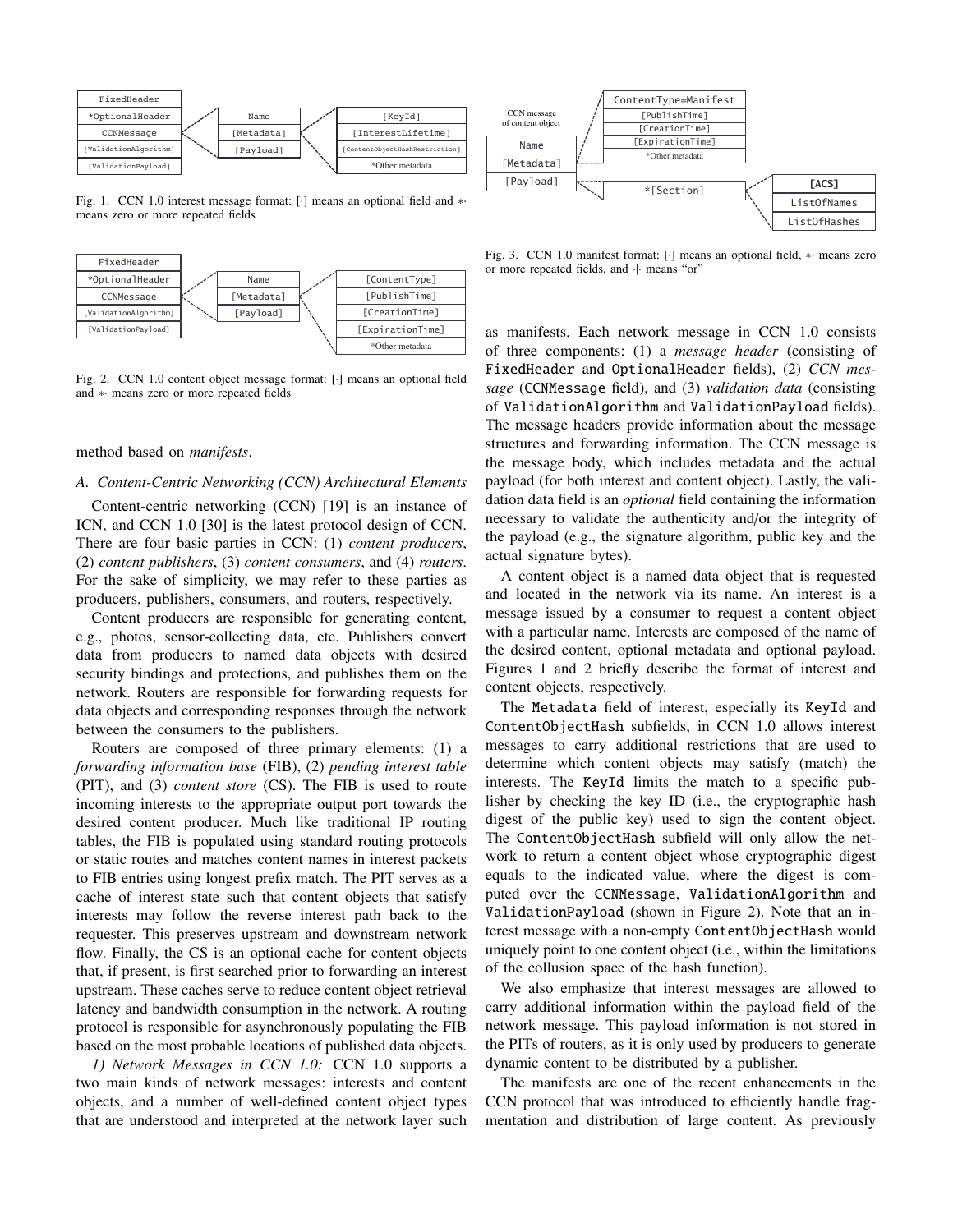

Fig. 4. The fields of list of names and list of hashes in CCN 1.0 manifest

mentioned, the manifest is defined as a type of content object. Conceptually, a manifest is used to describe a logical collection of a set of content objects. This is done by providing meta information about the collection and enumerating the ordered pointers to every constituent piece of the collection. This format enables consumers to issue interests for all of the content objects enumerated within a manifest.

Figure 3 shows the message format of manifest<sup>1</sup>. In the Payload, the meta information and ordered names are given in the format of Section that consists of ACS (access control specification), ListOfNames and ListOfHashes. The ListOfNames and ListOfHashes fields jointly give secure and ordered pointers to constituent content objects. If an ACS field exists in the section, it gives all of the access control information applicable to the listed content objects in the same section. We emphasize that this paper defines the specification of ACS, upon which the CCN-AC framework is heavily based.

# *B. Manifest-Based Content Retrieval*

In this section we briefly describe how to handle the (non access-controlled) large content through the manifest and explain the merits of its usage. Since we are not yet dealing with access control specifications or semantics, assume that manifests here do not have ACS in any of its sections.

Figure 4 shows the ListOfNames and ListOfHashes fields in the payload of manifest. The ListOfNames field enumerates name entries that indicate the content name prefix in the MediaName subfield and its first chunk number in the StartChunk subfield. In the ListOfHashes, each hash entry indicates a content object by a number in the Index subfield and the hash value of its CCN message in the Hash subfield, where the number in the Index subfield corresponds to an entry of ListOfNames. To illustrate this binding, consider the case where the first entry of the ListOfNames is

 ${StartChunk = 3, MedianE = 7;$ 

and the first and second entries of the list of hashes are

$$
\{NameIndex = 1, Hash = 0x123\},\
$$

$$
\{NameIndex = 1, Hash = 0xABC\},
$$

respectively. Then, the first entry of the ListOfHashes represents a content object with name lci:/parc/obj/chunk=3 and hash value 0x123, and the second entry represents one with the name lci:/parc/obj/chunk=4 and hash value 0xABC.

<sup>1</sup>Note that the manifest type is indicated by the ContentType subfield of the Metadata field.



Fig. 5. An example distributed content-dissemination system that leverages the CCN-AC design.

With manifests, a consumer first sends an interest for a content objects and retrieves a manifest as the response. The manifest is then parsed to obtain content object names and hash values as shown in the above example. Using these names and hash values, interest messages are created and issued to the network sequentially or simultaneously to obtain all content objects encapsulated by the manifest. Note that this general content retrieval strategy is always followed even if an ACS exists in a section of manifest.

Aside from the ease of simultaneously requesting chunks of fragmented objects, manifests are useful to circumvent the need to individually sign and verify all content objects in CCN. Since each component content object is obtained via an interest that restricts the responses to a particular object by providing its cryptographic digest, a manifest can serve as a tool for batch signing/verification and only the signature of the manifest needs to be verified for any set of content objects a manifest provides the hashes, i.e, cryptographic fingerprints, for. This benefit can be exploited by creating and leveraging manifest trees, in which the name of a component content object within a manifest is itself the name of another manifest. If the signature of the root manifest is verified and the associated verification key is trusted, then all content objects encapsulated by said manifest are also trusted.

## III. A General Manifest-Based Access Control Framework

# *A. Design Goals*

One of the primary goals of this work is to design a comprehensive and scalable framework for encryption-based access control in CCN. The framework should be flexible enough to support arbitrary access control policies enforced by appropriate cryptographic algorithms. We aim to make CCN-AC flexible and scalable enough to support an arbitrary number of consumers for any given producer.

To meet these requirements, consider a distributed system design similar to the one shown in Figure 5. In this example, the key manager uses a symmetric key for content encryption and an asymmetric public key to encrypt the symmetric key. Additionally, a user obtains his public-private key pair (or help the producer to learn and authenticate its public key) through a secure channel to the producer. The content provider then generates content, either on-demand or by reading data from persistent storage, and sends it to the encryption and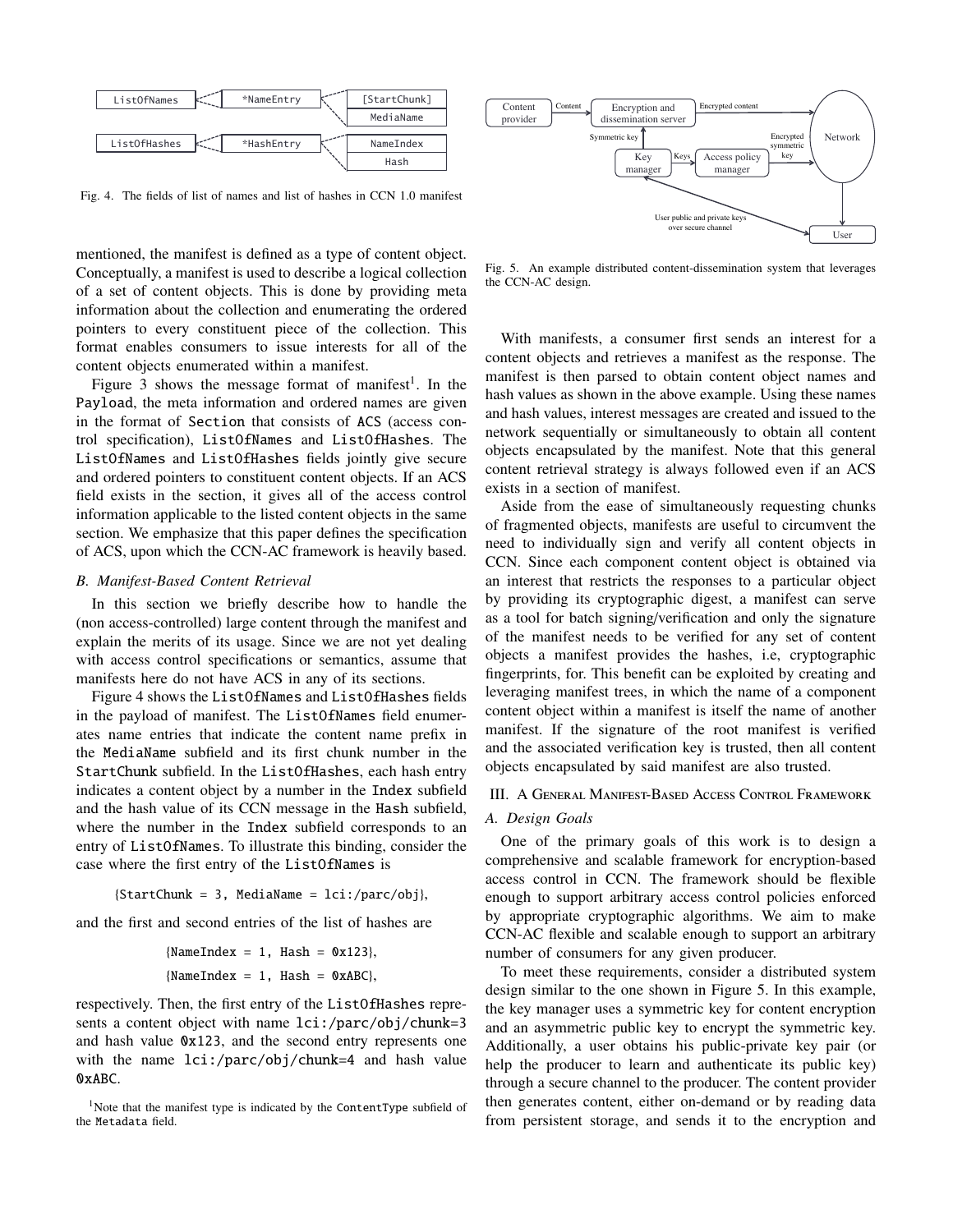dissemination server for encryption under the symmetric key and making it available in the network. The access policy manager encrypts the symmetric key under the user's public key, and publishes the encrypted symmetric key over the network as well. Finally, the user obtains the encrypted content and symmetric key, decrypts the symmetric key, and then uses the symmetric key to decrypt the content. This example consists of these five reasonable entities working in a decentralized manner; they could be collocated on a single machine or distributed across different places within a network.

With regards to the underlying cryptographic algorithms used to enforce access control, we also aim to support arbitrary types of encryption that are appropriate for different access control policies. For example, we leverage attributebased encryption [10], [14] for attribute-based access control. Another goal we seek to achieve is maximized usage of innetwork caches so as to increase the efficiency of encrypted content retrieval and access. In other words, we aim to maintain the efficiency of the CCN content retrieval in terms of the computational and communication overhead, even if the content is confidential and needs to be access-controlled.

## *B. Basic Access Control Overview*

Cryptographic access control in CCN-AC is based on hybrid encryption of content data. Specifically, content objects are encrypted under a cryptographically random symmetric key, called the *nonce key*. The nonce key is then encrypted under another encryption algorithm that is appropriate for the desired form of access control (e.g., broadcast encryption for groupbased access control). Nonce keys are encrypted for *principals*, which can be groups of or individual consumers. Technically, a principal is defined as an individual consumer or an *arbitrary* group of principals. Each consumer is treated as a user of the access control system; consequently, we use the terms interchangeably without loss of generality in the remainder of this paper.

Recall the manifest-based content retrieval described in Section II-B. In CCN-AC, access-controlled content objects that are specified in one manifest are encrypted under a *nonce key* by a certain encryption algorithm, e.g., AES-256-CTR. The names and hashes of the encrypted content objects are given in the ListOfNames and ListOfHashes fields of the manifest as the normal content objects. Hence, once a user obtains the manifest, he can issue interests for all the encrypted content objects sequentially or simultaneously. The ACS field of the manifest provides the required information to decrypt the encrypted content objects; specifically, the name of the encrypted nonce key, parameters of encryption algorithms, and any other information necessary for successful decryption by authorized consumers. We will explain the structure of the ACS field in Section III-C.

CCN-AC encrypts the nonce key used in the encryption of content objects by another encryption algorithm that is appropriate to realize the desired access control structure, e.g., broadcast encryption, attribute-based encryption, sessionbased encryption, etc. We refer to the key required to decrypt



Fig. 6. Principal hierarchy and encryption of principals' private keys, where *EncPKC* is the function of encryption via a certain public key cryptographic algorithm,  $PK_i$  is the public key of principal *i*, and  $SK_i$  is the private key of *i*.



Fig. 7. Description of access control specification (ACS) field in a manifest: [·] means an optional field and ∗· means zero or more repeated fields.

the encrypted nonce key as the *decapsulation key*. The decapsulation key itself is encrypted such that only qualified and authorized principals can decrypt the decapsulation key.

Consider the following example illustrated in Figure 6. First, each principal *i* is assigned a public-private key pair  $(PK_i, SK_i)$ . Individual users initially have their own principal<br>key pairs. We denote by  $Enc}_{\text{vec}(SK, PK_i)$  the encryption of key pairs. We denote by  $Enc_{PKC}(SK_i, PK_j)$  the encryption of  $SK_i$ , by some public key cryptographic algorithm under  $PK_i$ . *SK<sup>i</sup>* by some public key cryptographic algorithm under *PK<sup>j</sup>* . In this example, when the principal group *X* is authorized for access, the decapsulation key  $DK<sub>X</sub>$  to *X* is encrypted as  $Enc_{PKC}(DK_X, PK_X)$ . User *A* can then obtain the decapsulation key  $DK_X$  by retrieving the ciphertexts  $Enc_{PKC}(SK_X, PK_A)$  and *Enc*<sub>*PKC</sub>*( $DK_X$ ,  $PK_X$ ) using only their own private key  $SK_A$ .</sub>

As we see, the decapsulation of nonce key and decryption of principal key along with the principal tree are essentially separated. This separation implies that the private key set is flexible enough to enable sophisticated access control group hierarchies for any principal(s). We expand on the private key specification and retrieval procedures in Sections III-C and III-D, respectively.

## *C. Access Control Specification in Manifest*

In this section, we provide a detailed description of the *access control specification* (ACS) field of the manifest. Functionally, it contains all of the information needed to decrypt the nonce key to obtain access to encrypted content objects. Figure 7 briefly describes the ACS field in the manifest, composed of two subfields: (1) the EncryptionAlgorithm and (2) the AccessControlConfig (ACC).

The EncryptionAlgorithm field simply describes an encryption algorithm and its parameters that are used to encrypt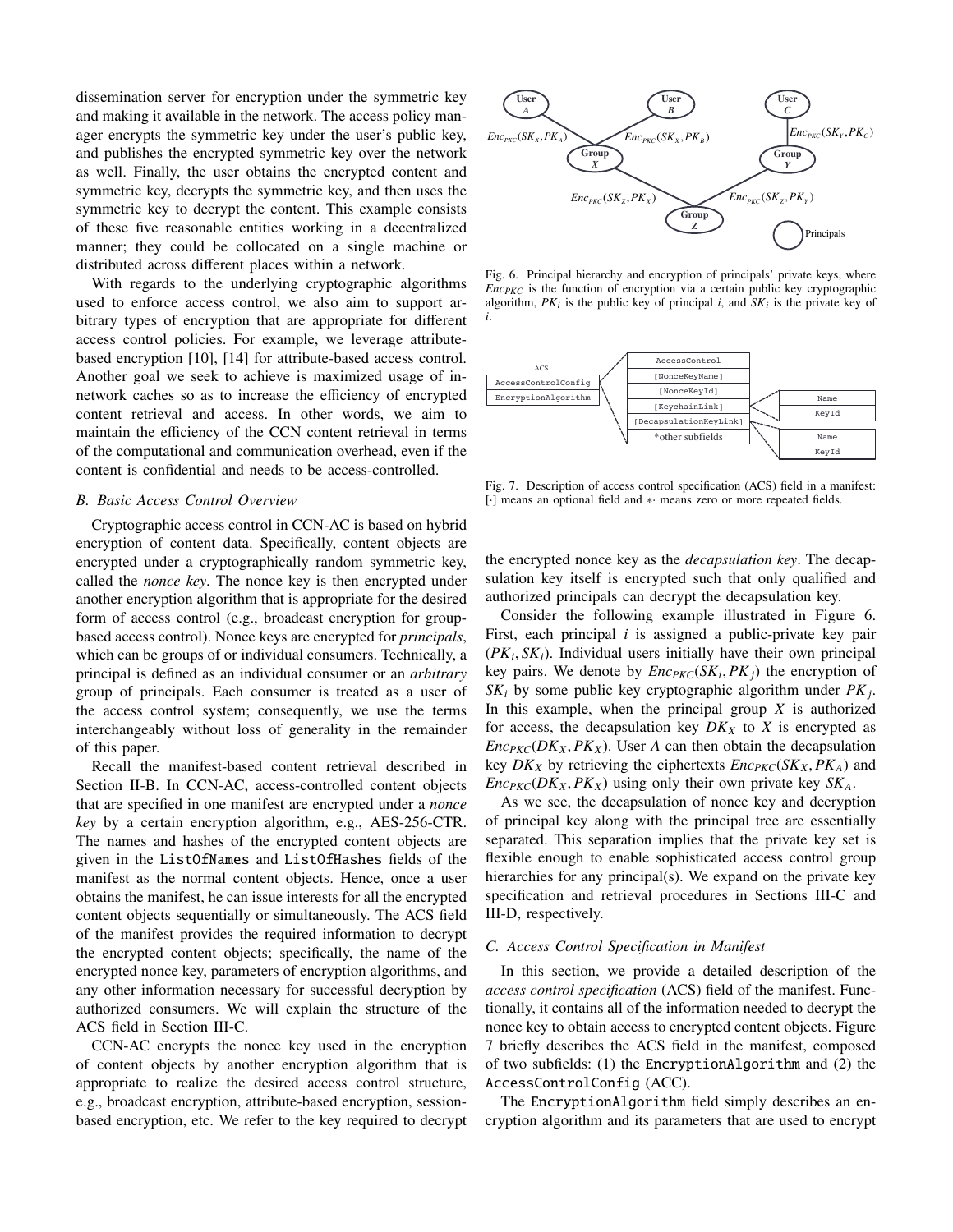the content objects listed in the manifest<sup>2</sup>. The field value is encoded in JSON [3], e.g.,

# {{encryptionAlgorithm:AES-128-CTR, initialCounter:\*\*\*}}.

The AccessControlConfig (ACC) field provides all the information required to execute the decryption algorithm specified in the EncryptionAlgorithm field. Unlike the EncryptionAlgorithm, the ACC has a nested structure and consists of four basic subfields: (1) AccessControl, (2) NonceKeyName, (3) NonceKeyId, and (4) KeychainLink. It can have other additional subfields depending on the access control instance, as shown in Figure 7.

The AccessControlConfig field explains the type of access control scheme that handles the symmetric key used in the EncryptionAlgorithm field in ACS. It is encoded in JSON, e.g.,

## {type:NonceKey,

encapsulationAlgorithm:Naor-Pinkas-BE, ...},

where type: NonceKey means that access control to the content objects is done through the encapsulation of the nonce key, and encapsulationAlgorithm: Naor-Pinkas-BE implies that the Noar-Pinkas broadcast encryption algorithm given in [27] is used to encapsulate the nonce key. The type is usually NonceKey in CCN-AC. It can however take different values in order to realize different types of access policies<sup>3</sup>. Decryption process of the content objects listed in a manifest starts by first referring to this field to determine which type of cryptographic primitives are required.

The NonceKeyName field of the ACC simply provides the (interest) name of the encapsulated nonce key. This name is used to issue an interest for the decapsulation key(s). We note that there exist cases where the nonce key name field has *aliases*. Aliases are variables of name components and introduced to represent state-dependent names in one name field. For example,

# lci:/parc/obj/noncekey/<principal\_public\_key\_hash>,

where  $\epsilon$  principal public key hash is an alias of a principal-specific value, the hash value of the qualified principal's public key<sup>4</sup>. By setting aliases in the nonce key name field, one can query the nonce key encrypted with principalspecific values, where the required types of principal-specific values are described by the aliases themselves and/or the AccessControl field of the ACC.

The NonceKeyId field of the ACC equals the hash value of the (non-encrypted) nonce key. This enables one to easily verify the integrity of the decrypted nonce key; with a proper collision-resistant hash function (e.g., SHA-256), integrity and unforgeability are guaranteed since the hash value is covered by the manifest's digital signature.

The KeychainLink field of the ACC provides the link to another manifest called a *key-chain*, where the link consists of its name and signer's key ID (KeyId to the content object of key-chain). The key-chain can be viewed as an ordered list of all the (encrypted) principal private keys required to decrypt the decapsulation key. Since the key-chain is itself a manifest, one can retrieve all required keys for the decryption of the decapsulation key in parallel by parsing the embedded name/hash lists. We defer a detailed description of the key-chain manifest to Section III-D. Just as with the NonceKeyName, the name of KeyChainLink usually has aliases to provide a key-chain personalized to each user. In the ACS field of the key-chain manifest, the specific algorithm for each of the principal keychain hierarchy nodes is specified. For example, if a keychain contains three keys, then the ACS of the key-chain has three ordered encapsulationAlgorithm fields in the EncryptionAlgorithm field.

The DecapsulationKeyLink field of the ACC provides the link to the encrypted decapsulation key, where the link consists of its name and its signer's key ID (KeyId to the content object of the decapsulation key), and the name usually has the aliases, just as the nonce key name, to assign a decapsulation key personalized to each qualified principal. Note that the key-chain provides the name of the decapsulation key to the principal. However, we do not need to retrieve the key-chain when a user already stores the decapsulation key. The purpose of this field is just to check if we need to fetch the key-chain to recover the decapsulation key, which is used to successively obtain the nonce key, by using the name and the signer's key ID of the decapsulation key.

# *D. Key-Chain to Retrieve All the Required Keys*

As explained in Section III-B, our framework provides principal-level access control to content objects, and each user needs obtain his ancestors' private keys (leading to the decapsulation key) by recursively traversing the principal tree from their respective leaf to the root. In order to efficiently fetch these (encrypted) keys without *O*(pathlength) round trip messages [29], we introduce a new key retrieval method using the *key-chain*.

The key-chain is a manifest that provides an ordered list of the private keys required for a user (principal). Although the key-chain is itself a normal manifest, it has only one ordered list of encrypted keys and has the following values in the fields of its ACS.

- AccessControl of ACC: {type: Keychain},
- EncryptionAlgorithm: The encryption algorithm with parameters that are used to encrypt keys listed in the manifest, e.g., RSA-1024. This can be repeated for each different algorithm applied to each listed key.

The ListOfNames fields provides the ordered list of names of encrypted (decryption) keys required for a user.

We now provide an example of how to use the key-chain to decrypt the nonce key given the principal hierarchy shown

<sup>&</sup>lt;sup>2</sup>Note that this field can also specify multiple algorithms. In fact, when we apply CCN-AC to instantiate TLS-like one-to-one secure communication between a producer and consumer, this field describes multiple encryption algorithms and their parameters in JSON format.

 $3$ In fact, we use the value type: SecureSession to realize TLS-like oneto-one secure communication over CCN-AC.

<sup>&</sup>lt;sup>4</sup>Any other valid principal value may be used in lieu of the public key hash.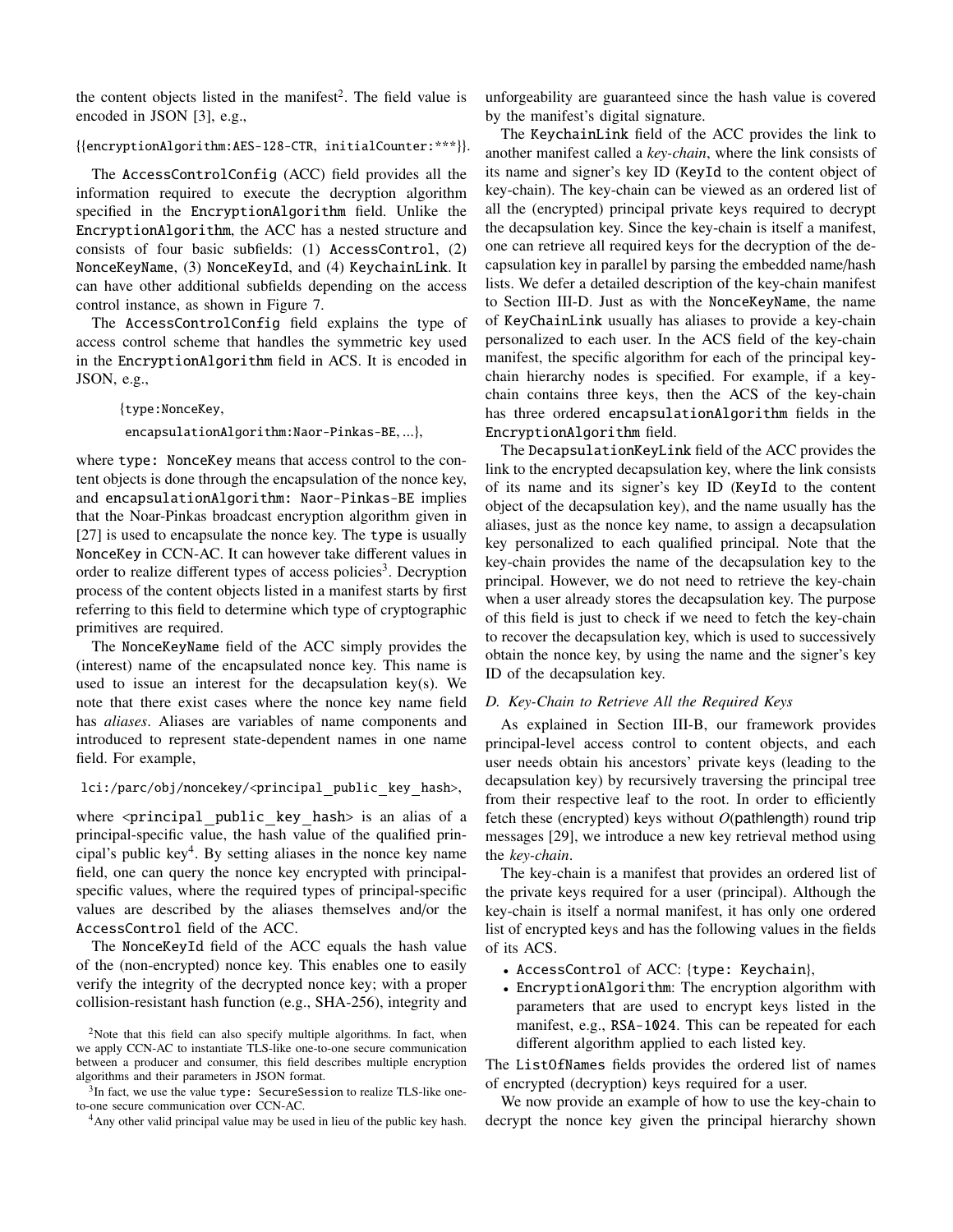in Figure 6. Consider the situation where the group *Z* is qualified to access content objects listed in a manifest and user *B* tries to access the content objects by retrieving all the keys. Then, the user needs to retrieve the encrypted private keys (decryption keys) of his ancestors,  $Enc_{PKC}(SK_X, PK_B)$  and  $Enc_{PKC}(SK_Z, PK_X)$ . User *B* also needs the encrypted decapsulation key assigned to the principal *Z*,  $Enc_{PKC}(DK_Z, PK_Z)$ . To retrieve these keys, user *B* first issues interests for the keychain personalized to him by referring to KeychainLink of the ACC. The name of the key-chain will typically have aliases of a user-specific value, e.g.,

# lci:/parc/obj/key-chain/<user public key hash>.

As the response to the interest, user *B* obtains the key-chain with the ordered key list in its ListOfNames fields as

```
{StartChunk=1, MediaName=name of <math>Enc_{PKC}(SK_X, PK_B)</math>}{StartChunk=1, MediaName=name of <math>Enc_{PKC}(SK_{Z}, PK_{X})}</math>{StartChunk=1, MediaName=name of EncPKC(DKZ, PKZ)},
```
where the ListOfHashes field enumerates the hash values of their (chunked) content objects. At this point, user *B* needs to retrieve the content objects of encrypted keys and sequentially decrypt them, starting with the leaf. Note that if the user's private key can be used to decrypt the nonce key, then the list of keys in the key-chain will be empty.

Note that in a group-based access control setting where a principal hierarchy exists, the encapsulation algorithm of any decapsulation key is *not* necessarily coupled to the algorithms used to encrypt other keys in the key-chain. In other words, RSA may be used to encrypt all non-root nodes in the keychain, and a different algorithm may be used to decrypt the root key. This means that different encryption algorithms may be applied at each level in the root-to-leaf path given in the key-chain. The ACS specifies which algorithm applies to each level in the tree so that consumers may apply the appropriate decryption algorithm when traversing the path. This decoupling allows *any* group-based access control policy to be imposed over a group-based principal hierarchy.

The integrity and unforgeability of the listed keys in a keychain can be verified and guaranteed as long as the key-chain has a valid signature. Also, since the user is given the set of all decryption keys necessary to decrypt the nonce key, he can issue an interest for each key in parallel, thereby maximizing his usage of the available network bandwidth.

# IV. Instances Realized over CCN-AC

With the foundation of our framework in place, we now show how to instantiate and enforce common access control policies over CCN. We first present an analog to the *groupbased access control* that was implemented in the old version of the CCN protocol [29]. We then show how to instantiate *broadcast access control* over CCN by implementing *broadcast encryption* [12], [27], [33] in CCN-AC.

## *A. Group-based Access Control*

*1) Access Control Model:* Consider the following content dissemination system to be used to enforce group-based access control in CCN-AC. Assume that there exists one content publisher, e.g., Netflix. Also assume a network topology in which all published content flows from the content publisher to individual consumers by traversing core-network and Internet service provider nodes (CCN routers). Assume that any node may cache content as it flows from the producer to the consumer. Furthermore, assume that each user of the Netflixlike service is already assigned their public-private key pair to be used when traversing the principal hierarchy for key-chains. These keys may be distributed offline or over a secure-session. Note that this system model can be easily extended to multiple publisher cases.

To begin, the content publisher encrypts and publishes named content objects to the network. The random nonce key used to encrypt each content object is then encrypted (encapsulated). The content publisher in the group-based access control setting allows certain groups of users, i.e., principals, to access the content simply by generating multiple (different) ciphertexts of the nonce key encrypted for different principal groups. Then, each ciphertext can be decrypted only by qualified principals in each group using the keychain retrieval method described in Section III-D. This means that the qualified principals' public keys are directly used to encrypt the nonce key and hence the decapsulation keys are qualified principals' private keys.

As explained in Section III, each user initiates the retrieval of a piece of content by issuing an interest to the manifest with the name associated with the content. Upon receiving and parsing this manifest, the user unambiguously obtains all the encrypted content objects using the names and the hash values listed in it, and can decrypt them according to the ACS in the manifest after fetching the key-chain and all of the required keys. The next subsection gives the detailed description of the ACS in this manifest.

*2) Configuration of ACS in the Manifest:* For the sake of simplicity, we assume that the name of content objects generated by the content publisher in this instance have prefix lci:/parc/GE/. Also suppose that RSA encryption with a 1024-bit key is used as the encryption and encapsulation algorithm of keys. Using the example ACC subfield in Table I, we shall explain the configuration of the ACC of the ACS in the manifest by using these prefix and assumptions in each of the respective fields.

- AccessControl: This field may include any parameters related to the encapsulation algorithm.
- NonceKeyName: The name of the nonce key encrypted under the qualified principals' public keys, including the alias that is specific for each qualified principal.
- NonceKeyId: The hash value of the (non-encrypted) nonce key.
- KeychainLink: The link to the key-chain.
	- Name: The name of the key-chain including the alias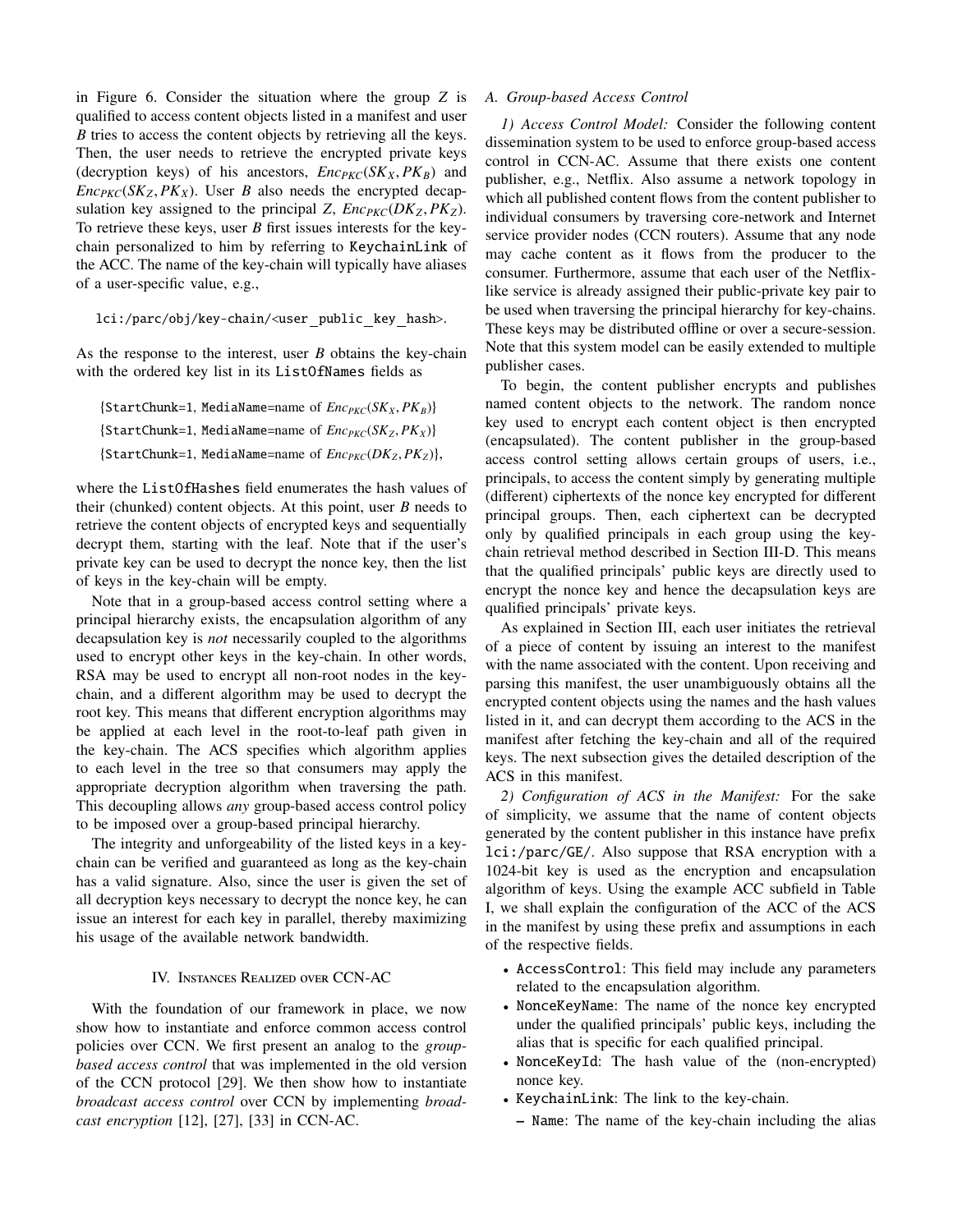TABLE I An Example ACC of a Group-Based Access Control ACS

| AccessControl        | $=$ { type:NonceKey, encapsulationAlgorithm:RSA-1024,}                                                                                                                                     |  |
|----------------------|--------------------------------------------------------------------------------------------------------------------------------------------------------------------------------------------|--|
| NonceKeyName         | $=$ lci:/parc/GE/NonceKey/ <principal hash="" key="" private=""></principal>                                                                                                               |  |
| NonceKeyId           | $-$ 0v*********                                                                                                                                                                            |  |
| KeychainLink         | Name = $lci://parc/GE/Keychain/\langle user\ private\ key\ hash\rangle$<br>$KevId = 0x********$                                                                                            |  |
| DecapsulationKeyLink | Name = lci:/parc/GE/PrincipalPrivateKey/ <principal_private_key_hash>/<member_private_key_hash><br/><math>KevId = 0x********</math></member_private_key_hash></principal_private_key_hash> |  |

of the user-specific value.

- KeyId: The signer's key identifier for key-chains.
- DecapsulationKeyLink: The link to the encrypted decapsulation key.
	- Name: The name of the decapsulation key, i.e., qualified principal's private key, encrypted under its member's public key, including the aliases that are specific for the qualified principal and its members.
	- KeyId: The signer's key identifier for encrypted decapsulation keys.

Note that the DecapsulationKeyLink field of the ACC in the ACS can be blank when it is capable of always retrieving the key-chain without checking if the user's key store has the decapsulation key for access control.

Also, the EncryptionAlgorithm field of ACS describes the encryption algorithm used to encrypt the content objects listed in the manifest, such as:

EncryptionAlgorithm={encryptionAlgorithm:AES-128-CTR,

$$
initialCounter: 0x*******, \ldots\}. (1)
$$

As long as all the encrypted content objects are specified in the lists of the manifest and in the ACS, a user belonging to the qualified principal can retrieve and decrypt them correctly.

## *B. Broadcast Access Control*

*1) Access Control Model:* As in the model described in Section IV-A1, we assume a simple centralized setup in the broadcast access control model in which all network nodes are CCN routers and there exists one content publisher who encrypts and disseminates content objects over the network. Also suppose that each user is already assigned his publicprivate key pair in the principal hierarchies, generated by the content publisher.

The content publisher qualifies a certain set of principals to access his content objects by encrypting the content objects under a random nonce key and then by encapsulating the nonce key with a group-specific (principal-specific) key using broadcast encryption. Each private key qualified to decrypt the decapsulation key is associated with a qualified principal.

After retrieving and analyzing the manifest including the ACS in this model, each user starts to access the content objects as we explained in Section III. The next subsection gives the detailed description of the ACS in this manifest.

*2) Configuration of ACS in the Manifest:* For the sake of simplicity, assume that the name of content objects generated by the content publisher in this instance has the prefix

lci:/parc/BE/. Also suppose that the Naor-Pinkas broadcast encryption [27] is used as the encapsulation algorithm of the nonce key. We shall explain the configuration of the ACS in the manifest by using these prefix and assumptions in each of the respective fields.

Table II presents an configuration example of the AccessControlConfig ACC field in the broadcast access control under the assumed settings. In this instance of CCN-AC, the ACS in the manifest that each user first retrieves has these values in the ACC field. Note that the following fields in Table II are specifically different from those in the case of group-based access control described in Section IV-A2.

- AccessControl: This field may include any parameters related to the encryption of [27].
- NonceKeyName: The name of the nonce key encrypted by the broadcast encryption [27], where it is common to all qualified principals and therefore does not contain aliases.
- Name subfield of DecapsulationKeyLink: The name of the (encrypted) decapsulation key including the alias that is specific for each qualified principal.

Also, the EncryptionAlgorithm field of ACS has the description of the encryption algorithm used to encrypt the content objects listed in the manifest, similar to the encoding specified in  $(1)$ .

Note that the configuration of the ACC is very flexible and one can easily demonstrate that the broadcast access control schemes given in [9], [10], [14], [16], [17], [20], [24], [35] and the role-based access control scheme of [39] can be directly realized over CCN-AC as an exercise.

# V. Discussion

We now discuss several topics pertinent to CCN-AC. Section V-A briefly summarizes the security of CCN-AC, and Section V-B discuss about user (principal) revocation in CCN-AC. Lastly, Section V-C shows some potential extensions of our basic framework to realize other access control structures.

# *A. Security of CCN-AC*

The security of correctly implemented CCN-AC can be considered as a combination of manifest-based content retrieval and that of the access control or encryption schemes utilized. Since CCN-AC invokes any access control procedure by using a properly-signed manifest, we can guarantee the integrity and unforgeability of any objects that are listed or linked with their names and hash values in the manifest as long as the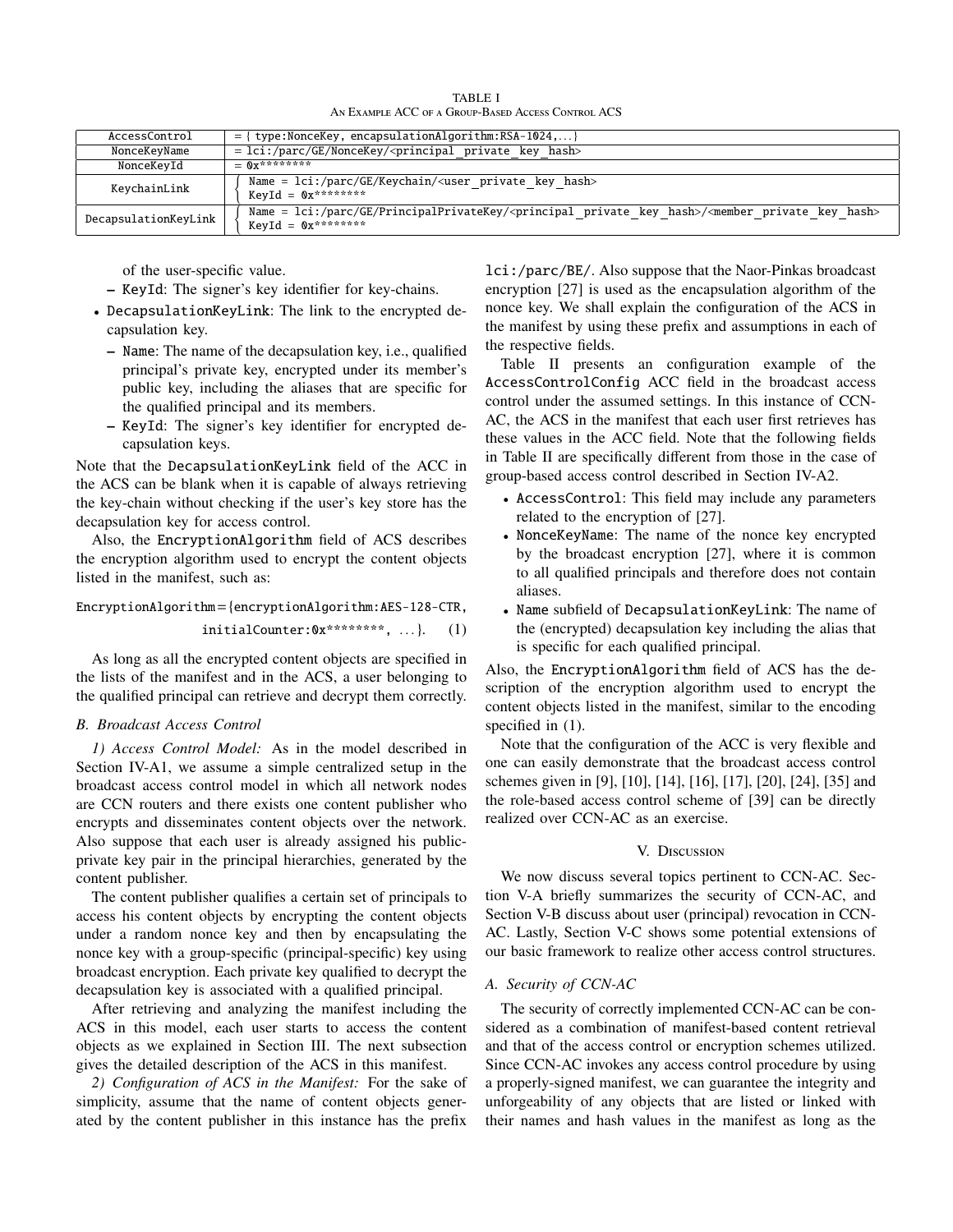TABLE II An Example ACC of a Broadcast Access Control ACS

| AccessControl        | $=$ { type:NonceKey, encapsulationAlgorithm:Naor-Pinkas-BE,  }                                                                     |
|----------------------|------------------------------------------------------------------------------------------------------------------------------------|
| NonceKeyName         | $=$ lci:/parc/BE/NonceKey                                                                                                          |
| NonceKeyId           | $= 0x********$                                                                                                                     |
| KeychainLink         | Name = $lci$ :/parc/BE/Keychain/ <user hash="" key="" private=""><br/><math>KevId = 0x********</math></user>                       |
| DecapsulationKeyLink | Name = $lci$ :/parc/BE/PrincipalPrivateKey/ <principal hash="" key="" private=""><br/><math>KeyId = 0x*********</math></principal> |

hash function used is secure. Moreover, although some objects linked from the manifest, e.g., objects personalized to each principal, cannot be described with their hash values, it is enforced that they have valid signatures that would be trusted by specifying a KeyId field in the interest and they are verified once received. Hence, we can guarantee the integrity and authenticity of all the objects, including encrypted content and decryption-related information, retrieved (recursively) through the manifest.

This implies that for an access control instance over CCN-AC, the only security consideration is that of the access control scheme and the encryption scheme (e.g., specific broadcast encryption algorithm like [12]). In other words, any access control scheme implemented in CCN-AC will be secure as long as the underlying encryption algorithms, protocols, the access control scheme and their implementations are secure.

# *B. Revocation in CCN-AC*

Achieving both rapid access revocation and high cache utilization within a network is not easy. Even if the publisher changes his local content objects to revoke some principals from the access control structure, the revoked user might still be able to retrieve the older copies of content objects from various caches in the network. Since caching is a fundamental feature of CCN (and ICNs in general), whenever possible, we recommend using the *lazy revocation* approach in CCN-AC to make the most out of the caches in the network. For applications that require rapid revocation capability, CCN-AC can easily support session-based access control schemes, however at the expense of low cache utilization within the network.

In lazy revocation, when a principal is revoked, old content objects listed in a manifest are not required to be updated. Note that in CCN-AC, content objects are encrypted under a symmetric key that is unique and random for each manifest. Hence, as long as the revoked users cannot obtain valid (plaintext) decapsulation keys, they cannot access content objects that are listed in new manifests generated after the revocation. However, all the public-private key pairs of the revoked principal's ancestors in the principal hierarchy needs to be updated. Moreover, the decapsulation key have to be re-encrypted under the updated qualified principal's key. Note that as long as the key-chain is up-to-date, a user can easily check if his ancestors' private keys and decapsulation keys stored by him or cached nearby are valid or expired by their hash values given in the key-chain.

# *C. Potential Extensions*

We claim that various types of encryption-based access control schemes can be easily realized in CCN by using CCN-AC, as shown in Section IV. For instance, the proxy reencryption access control scheme proposed in [37] can be realized over CCN-AC by introducing some optional ACC subfields associated with proxy re-encryption [11], [15], [25]. Moreover, by using several additional fields in the ACS of a manifest, CCN-AC can be easily applied to interactive security protocols. In fact, TLS-like end-to-end secure communication can be realized over CCN-AC, as discussed in [23], with no changes to the framework; it only requires users and publishers to support the interactive protocol.

# VI. Related Work

This section summarizes existing works related to our access control framework. There exist several existing approaches of specific access control schemes for ICNs. Smetter et al. [29] gave a group-based access control scheme as a default access control scheme based on the old version of the CCN software (CCNx 0.x) [1]. This corresponds to the instance of CCN-AC given in Section IV-A. Misra et al. [26] proposed a broadcast-based access control procedure in CCN that uses broadcast encryption [12], [27], [33] to encrypt the nonce key, which is exactly the instance of CCN-AC presented in Section IV-B. Ion et al. [18] gave an attribute-based access control in ICNs by applying an attribute-based encryption [10], [14], and proposed a routing scheme based on user's attributes. Wood et al. [37] presented an access control schemes using proxy reencryption to personalize cached content objects to each user, as mentioned in Section V-C.

Each of these works are merely instances of access control in ICNs, and, to our knowledge, there has been no comprehensive access control framework for ICNs on which various access control schemes can work. Consequently, we designed CCN-AC in such a way that existing and potential ICN access control schemes can work as similar, simple instance of the framework.

Outside of information-centric networking, there have been many proposed access control frameworks. Recently, access control of content in shared cloud storage or social network services, e.g., Google Drive, Dropbox, Facebook, etc., is attracting many researchers [20], [35], [38], [39]. For instance, Kamara et al. [21] modeled encryption-based access control framework for cloud storage. Microsoft PlayReady